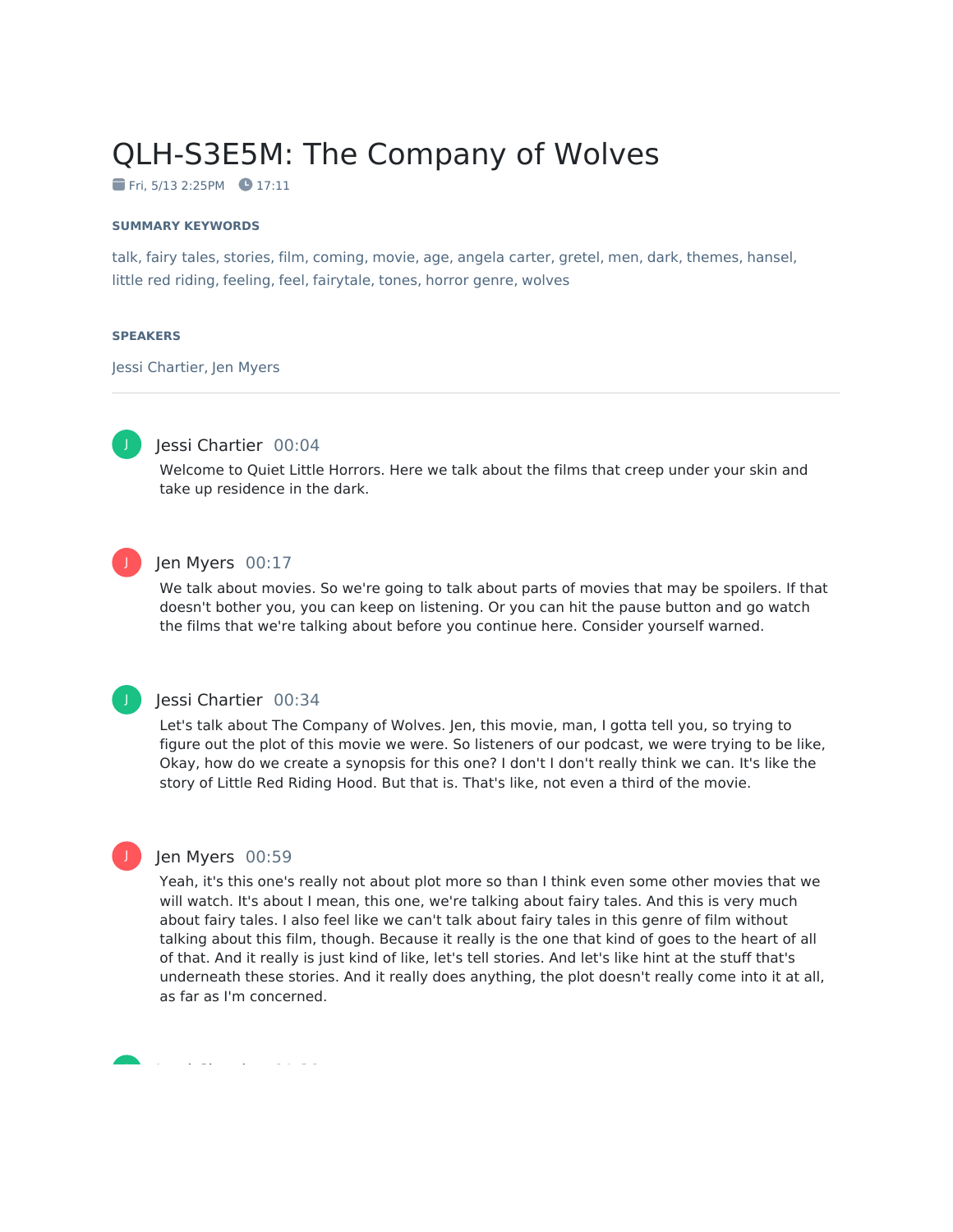

#### Jessi Chartier 01:38

No, it doesn't. It. The feeling I had watching this was similar to the feeling I had while watching images. I just I really liked both of them, but couldn't figure out what I really enjoyed about both of them. But for those of us who are following along at home, it's about a young girl who has a relationship with her grandmother. And it's her company, it's the girls coming of age story. And boys start to see or a boy starts to notice her but she's not really interested in him. It's kind of a gothic romance where she eventually meets this strange older gentleman who's still in like Victorian garb and lives in the forest. He claims to be a hunter, but it's he's not wearing hunter attire. And then you discover he's a werewolf. And he steals her away and they've run away together as wolves through the forest. And it's just, it's great. It's so good.

## Jen Myers 02:36

And then there's like the other stories that the grandmother is telling that get kind of like interspersed into this as well.



J

## Jessi Chartier 02:44

Yes. Like never trust a man with a single eyebrow, or blend it with basically a unibrow don't trust a man that has a Yeah, and she's almost like a man hater. She's, like, very salty to all the men around her. But it comes down to like, they tried to make it a comical way. But it's yeah, kind of



## Jen Myers 03:06

The tone of that is a little weird. But yeah, I mean, it's, it's really about that this is a movie about the themes, right? It not so much like what is actually happening. But what what that symbolizes. So like, I don't know, that's how that's what I think this movie. I think that's important thing as you go through it. Because yeah, if you try to just sit down and get a singular cohesive narrative out of this, there is what you said that does exist. But yeah, I don't think it's about that. It's about themes and images and feelings and how all those play together.



#### Jessi Chartier 03:42

Yeah, and they did a really nice job of making it feel like a fairy tale. Everything's a little over the top, but not enough that you not enough to make it comical. Yeah, that's interesting.



#### Jen Myers 03:57

Do you want to talk a little bit or I mean, I can I guess I'm setting myself up to talk about it. But you can we talk a little bit about where this comes from, or the writer and things like that. And like I say this, like I because I can start with it. But I definitely came to this film from the writing of Angela Carter, who I'm very big fan of and I discovered when I was a teenager probably like too young to actually understand some of the stuff she's really gets across and some of her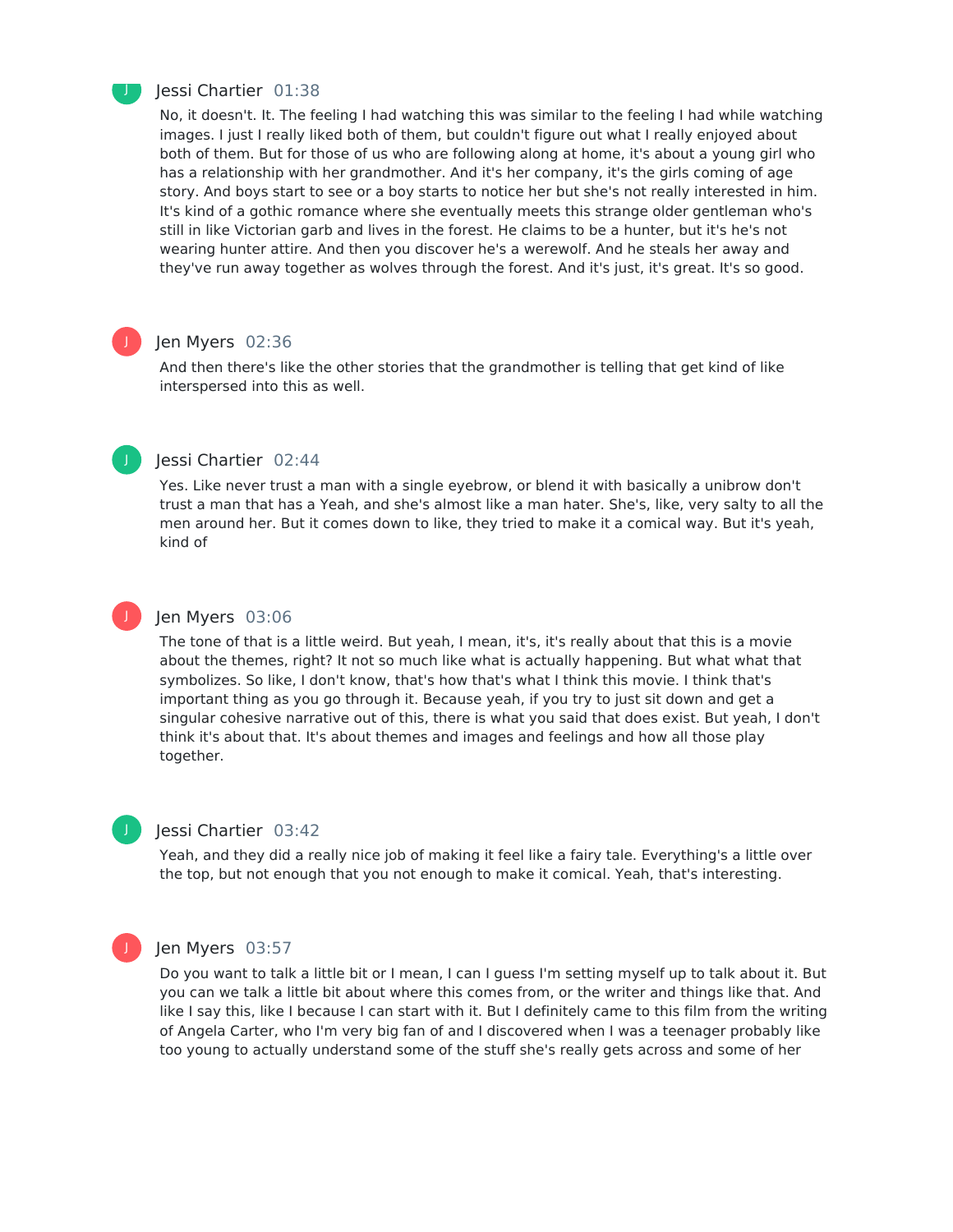stories. I was also like, really in to well, fairy tales in general. But when I got into teenage years, I was really into the darkness underneath fairy tales. So I liked going back and studying the original versions. There was a a series of anthologies when I was a teenager that were all about like dark and twisted version new versions of fairy tales so it was like super my thing. Angela Carter was is like the I don't know she was really I don't even know what the right words to call are. But she really was the The one in I think she was writing in like the 70s. And the 80s, who really brought fairy tales into this kind of modern fantasy literature. And also, like really infused it with a lot of feminist themes very deliberately. Like she, she was really into that. So Angela Carter wrote The Bloody Chamber, which is a series of stories, and the first one is about Bluebeard. And that's just like, my high water bar of everything that I would ever want to write myself is what's in The Bloody Chamber. It's so great. So eventually, when I saw this movie, I feel like, and I'll say, right off the bat, I liked this film a lot, but it didn't quite get me the same kind of feeling that I had, when I read a lot of her work. I feel like it's a little bit more of a mixed bag. I also feel like they're trying to figure out how to bring this type of, you know, more mature fairytale sensibility to a film? And I don't know, I don't know, I just feel like they're still figuring that out in this film. Because it's got, I think there's a lot of different tones going on. There's a lot of different, like you said, like we talked about, it's more about these themes and feelings than it is, like the plot, but there's sometimes it's, it's difficult to figure out where you are and all of that. So I don't know. I like this. But it's I like it because it fits stuff I'm really interested in. But I think I almost in some ways it almost fall short, because it doesn't fit what I'm interested in, if that makes sense. It's like a, it's like a good and bad thing that this is part of all these things that I really like. But what do you think about that? How did how did this land with you?

## Jessi Chartier 06:35

I don't know. It was a mixed bag. I enjoyed the film. It was confusing at first, because they have this framed story motif going on, that doesn't have anything to do with most of the story. And I think that that was how they tried to ground it a little bit. In this modern family, where she was the youngest daughter is reading a book about wolves or reading Little Red Riding Hood, I can't remember. But she's like, asleep. And so all of this is theoretically going on in her dream. So it was very confusing initially. And then but once we got into the actual dream sequences that it was like, oh, yeah, totally get this. And I think they may have tried to use that as an excuse, or as a lead in for like, look at how fantastical This is. It doesn't have to make sense. It's a dream. And I agree with you. I just, I would have been fine without the framing of it. Like just dive right into it.

## Jen Myers 07:30

Maybe that's that's a good point. Yeah, it felt like for me, they were trying too hard to put it in our framework that people would. I don't know, I guess understand, even though like we both said, it seems to make it more confusing. So I don't know.



J

J

#### Iessi Chartier 07:45

Yeah. Yeah, it did make it much more confusing. I also like, I'm fascinated by the stories, especially in the horror genre that tackle coming of age for women. Yes. Because it's it's just weird. It's just like, if there it's always something is amiss. Like the common someone's coming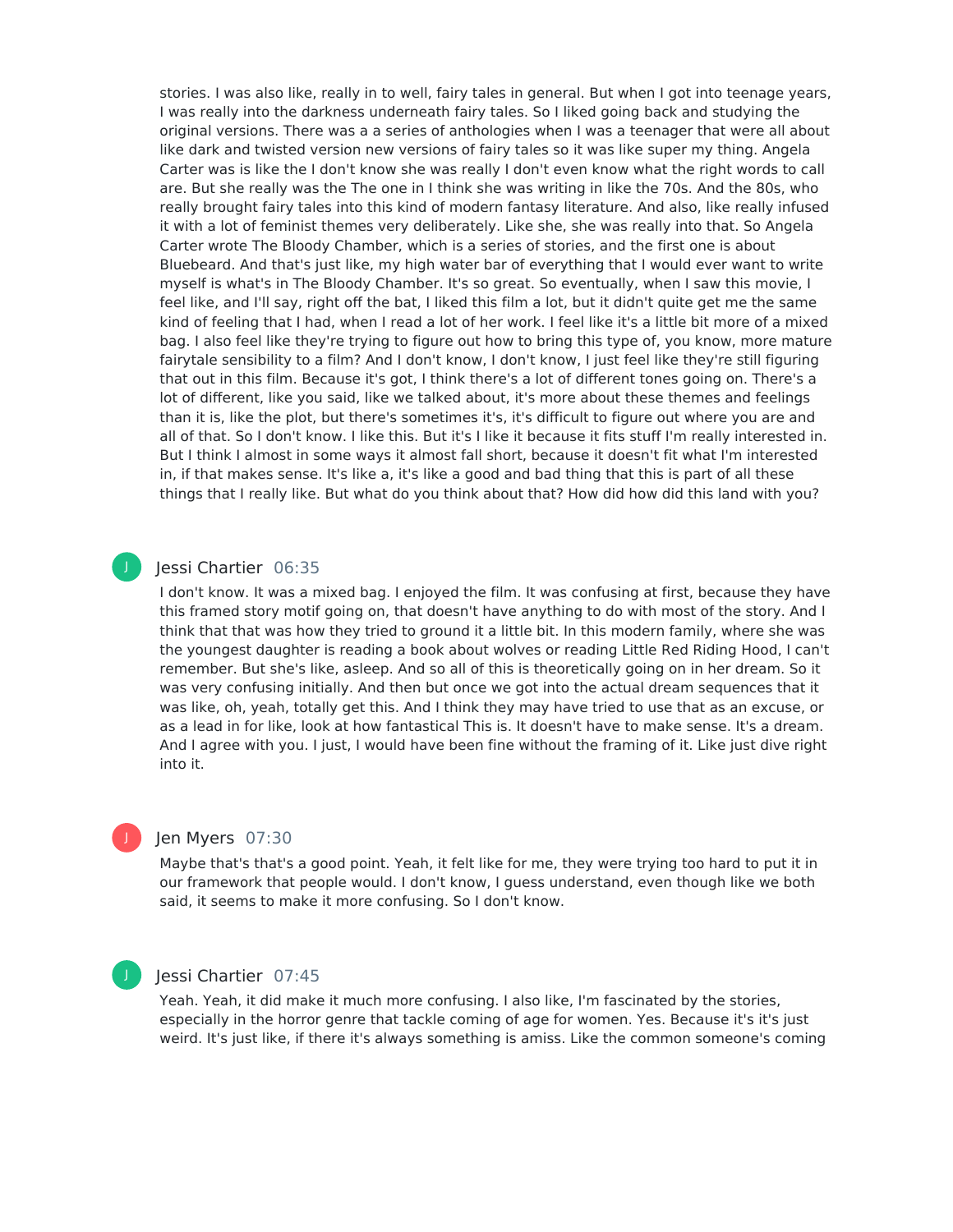of age for women is always something's wrong, like not wrong, but they're, suddenly Yeah, no, I agree with you, outside of social norms. So like, in this particular movie, the little the main character whose name escapes me at the moment of Rosaleen, Rosaleen, yes. Who, like her coming of age, is driven by a sexual nature where she's starting to be, and you can tell because her grandmother is like, Oh, you need to watch out for strange men who don't trust those men don't trust the men, the men are bad men are bad men are bad. And then her friend is also starting to go through this as well and is hey, I really like you. And is actually like, a gentleman about it. Ish, at least in the beginning. And he's I'll take you for walks or whatever, she's no, I don't want you I want someone dangerous. I want there's this like, bad boy kind of sexuality drive. And it's okay, that's not I can understand how that's totally not untrue. Like, women mature faster than men. So like the appeal of an older man, I totally get it. But like it was just like, forced. And but I also do like how they did it because she's not overt. She's just more like, no, no, I'm just, I may not be interested in you. You're always my friend. But then she's really a lured by all of these other thoughts of men. Right?

## Jen Myers 09:38

J

Yeah. Yeah. And I think it's interesting that and I think you're absolutely right about this. This is about coming of age. And I think that's what we have. We need to talk about it. And and it's interesting though, I don't even know a lot of other films that take on female coming of age stories, which is honestly something For a while, whenever I heard the term coming of age in a film, it like turned me off because I was so used to seeing the same type of kind of male centered story, which those are valid, lots of people go through them. But I don't know if men who tell those stories and every, you know, part of the society who just assumes that coming of age stories are like that, I don't know if they quite understand what it's like to see yourself as somebody else's object in their coming of age story over and over and over and over again. And I got to the point where I'm just like, even when there was like, a good filmmaker, or a good story, it was described was coming of age, and the main character was a boy, or man, you know, I was just like, Okay, I probably don't want to see that. Just because I'm tired of it. You know, I don't even really feel there are many genres other than this kind of horror genre that has taken that on. And it's really interesting, and but I think because of that, it immediately goes headlong into these kind of darker things. This is a we don't have time, we don't have room for anything lighter, we're just gonna go straight for it. And I think that that's what this this film was all about. It's just like, This isn't like a cutesy coming of age. This is like all of the deep, dark psychological stuff underneath that nobody wants to talk about in society. Basically, Angela Carter is like the only way we ever talked about this was in fairy tales. And then we sanitize the fairytale. So nobody even knows that's what's going on in them anymore. Let's fix that. And so she's like, you know, that story, Little Red, White RIDING HOOD that everybody thinks is this cute tale. Let's, let's look at that. And let's, let's look at the fact that maybe the young girl in there, once you start looking at it that says it gets it gets real dark and real adult really quickly about all of the metaphors and there. But they've got a point like these, I do feel like these stories did come from those places. And we have water them down over the years. So this whole movie is like, what if what if we didn't want him down anymore? What if we went back into that? And what if we use this to talk about the stories we've been coming of age that we don't talk about? And so it just it's all of these, like, stuff that's been buried all of the really deep, dark stuff that's been buried for so long as all coming out in this?

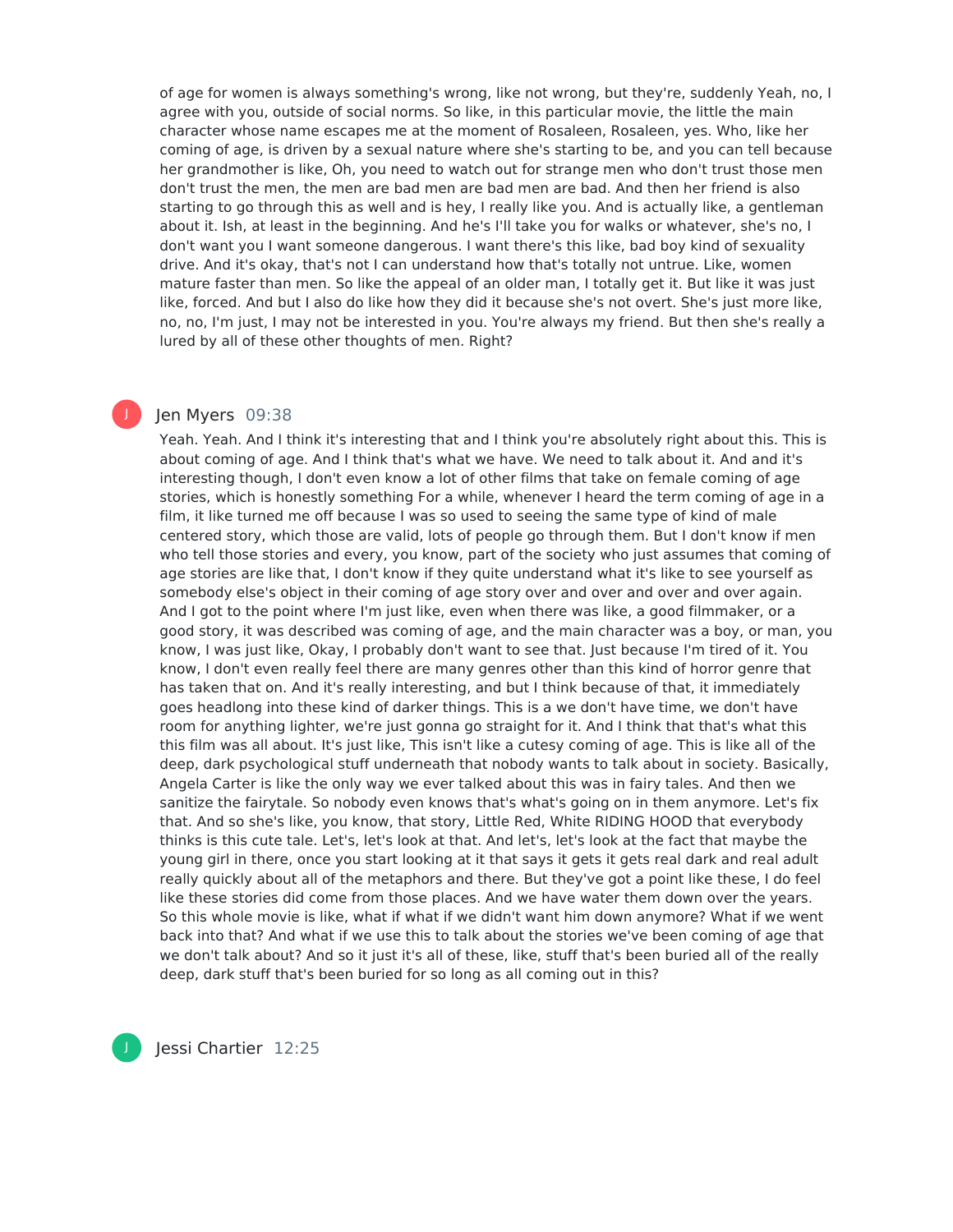Yeah. And I think it's important to note too, that this particular movie came out in 1984. And like the only other storyline that's really overt about that I shouldn't say only but like, other storylines of female coming of age were like Carrie, and that era, and you're 100% Spot on. This was the dawn, this was well before, like, eighth grade, or booksmart, or red panda came out, like those are all recent movies. Yeah. And the idea of like, just that sense of growing up as a female and really coming of age is always safely hidden away in the horror films, mainstream media for him.

## Jen Myers 13:03

J

J

I was just I really liked how you brought up some of the more modern films that I think is it turning red that just came out? is a really great example of why this has had to happen. It is Turning Red. Yes. Because people had freaked out about that film for because how dare we talk about 13 year old girls having their periods and feeling sexual feelings about boys, the most innocuous things like natural things that human women go through? Right, you know, are human people who menstruate and have those those urges, you know, that's what they go through. But there's been a huge backlash to portraying that in a Pixar film, right. It's, it's such a great like, case study of everything we're talking about. There's this, this is still being buried, these type of stories are still being buried decades later. And so I really liked the idea of going back to fairy tales and breaking them open and seeing what's inside and almost using that as a way to start talking about it and getting it through because people are like fairy tales that's innocent, there's eat less you can get away with it before they realize what you're doing with it.

## Jessi Chartier 14:13

That is so true. That is so true. And in our full feature episode that we're you can hear in a couple weeks here, or if you're listening to this, after we've released it, go listen to it. We're going to dive a lot more into that because the full full story of Hansel and Gretel really does dive into that in conjunction with Little Red Riding Hood and so many fairy tales like you said, Cinderella, Snow White, Sleeping Beauty. All of these fairy tales are all about women coming of age. And it's just it's it's like you said it's a safe place for us to talk about it. But they have been super sanitized. And I'm really excited to that. I'm excited that Angela Carter really started us off with this with this particular one because it has evolved and you'll hear more about that dear listener or when you get into the Gretel and Hansel episode that we'll talk about here in a bit. Yeah.

### Jen Myers 15:05

And I will say, like I mentioned earlier, in some ways I feel like this particular film, The Company of Wolves. Like I mentioned before that there's a little bit of mixed tones for me. And I think part of that is because there is this lighthearted, almost comic fairy tale-ish with it, or maybe more of this kind of fantasy aspect. And I almost would have preferred it if they didn't have that. And it was just all dark. I wish I would have gone like full-tilt into horror territory. That's just kind of my personal feelings about it. Because I think that some of the more fantasy elements almost detracts from that dealing of dealing of the the darker themes. I don't know, I just I wanted it to be all dark. For me personally.